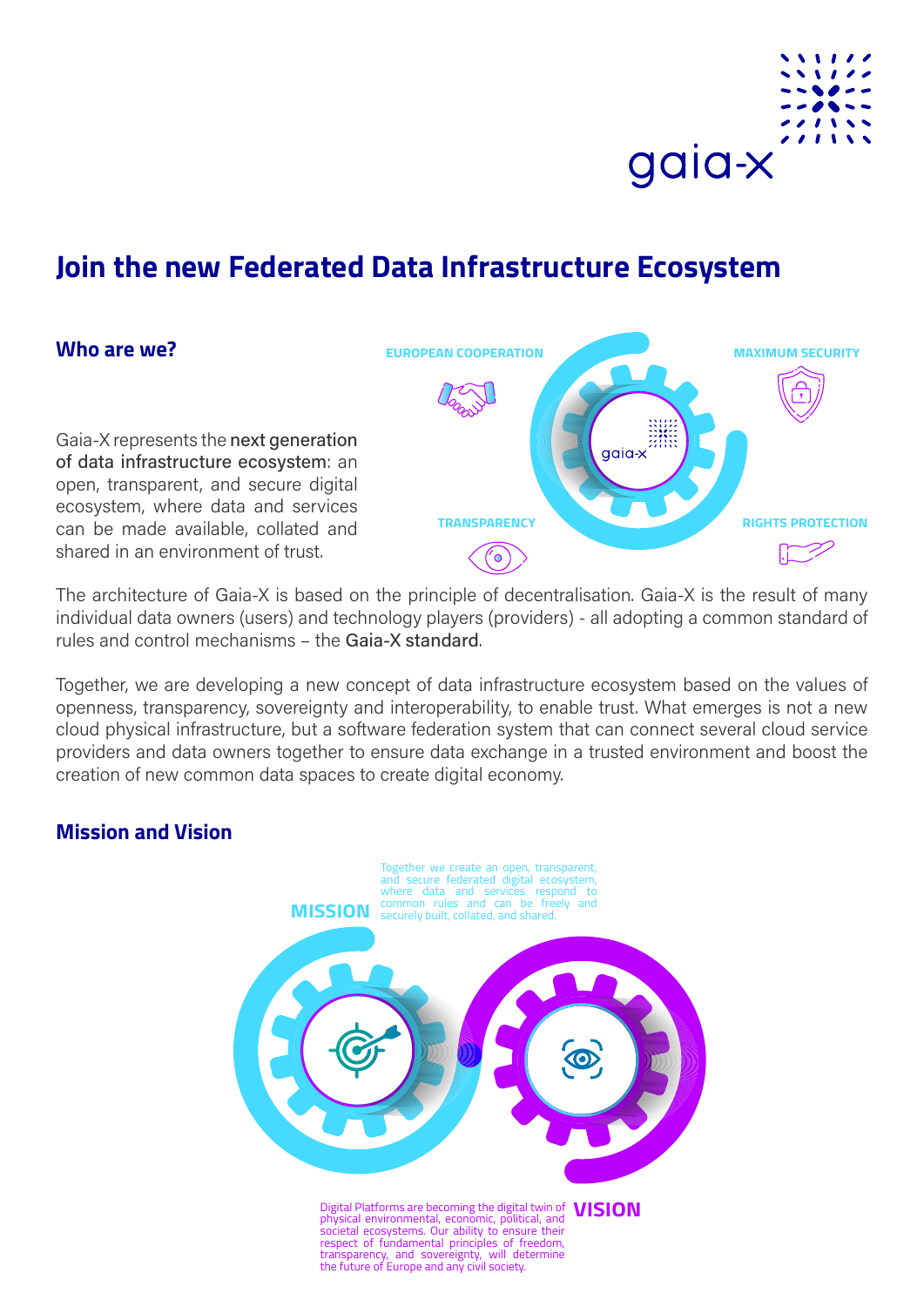## **Who is behind Gaia-X?**

Representatives from business, politics, academics, and science from Europe and around the globe are working together, hand in hand, to create a federated and secure data infrastructure ecosystem. Companies and citizens will collate and exchange data in such a way that they keep control over them. They should decide what happens to their data, where it is stored, and always retain data control.

As in natural ecosystems, different organisations take on specific tasks in Gaia-X, which defines the technical and regulatory requirements and represents member organisations from all over Europe and the globe to engage them and promote international cooperation.

The Gaia-X Hubs act as the voice of user ecosystems on a national level. Their main objectives are to bundle national initiatives, develop ecosystems, and provide a central point of contact to interested parties in their respective countries.



**More than 300** organisations and companies are members of the Gaia-X

> Good balance of organisations and private companies - more than **40% are SMEs**





Organisations from **different sectors** such as mobility, energy, manufacturing, finance, agriculture, aerospace, public services, healthcare, etc.

#### **The demand in practice**

Today, many small and medium-sized enterprises repeatedly build individual interfaces for data exchange and interoperability solutions with each individual customer. This is tedious and costs money. With Gaia-X, common data-exchange mechanisms will be made available that obey to the common needs of trust.

Today's data are distributed geographically and hard to be moved in a single place. In addition, many users don't want or cannot move them from where they are, but the current Cloud offering is concentrated on a few players offering a hyper-verticalised model. With Gaia-X, federation of interoperable cloud nodes will be enabled to offer the critical mass and the necessary geographical distribution to elaborate data, where they are minimising their transport.

Today's commercial leading Digital Platforms use proprietary, non-interoperable technologies that concern and make users reluctant in adoption. Gaia-X will provide mechanisms and will verify the real level of interoperability.

Today's cloud adoption in Europe is 26%. This means most of our data and applications are still not accessible, not exchangeable. Gaia-X will create a framework enabling users to make educated decisions, based on European value.

It will deliver on a real alternative removing the roadblocks associated with a lack of trust and freedom of choice for cloud adoption; and accelerate the development of new solutions in a safe and trusted environment for a flourish European digital economy.